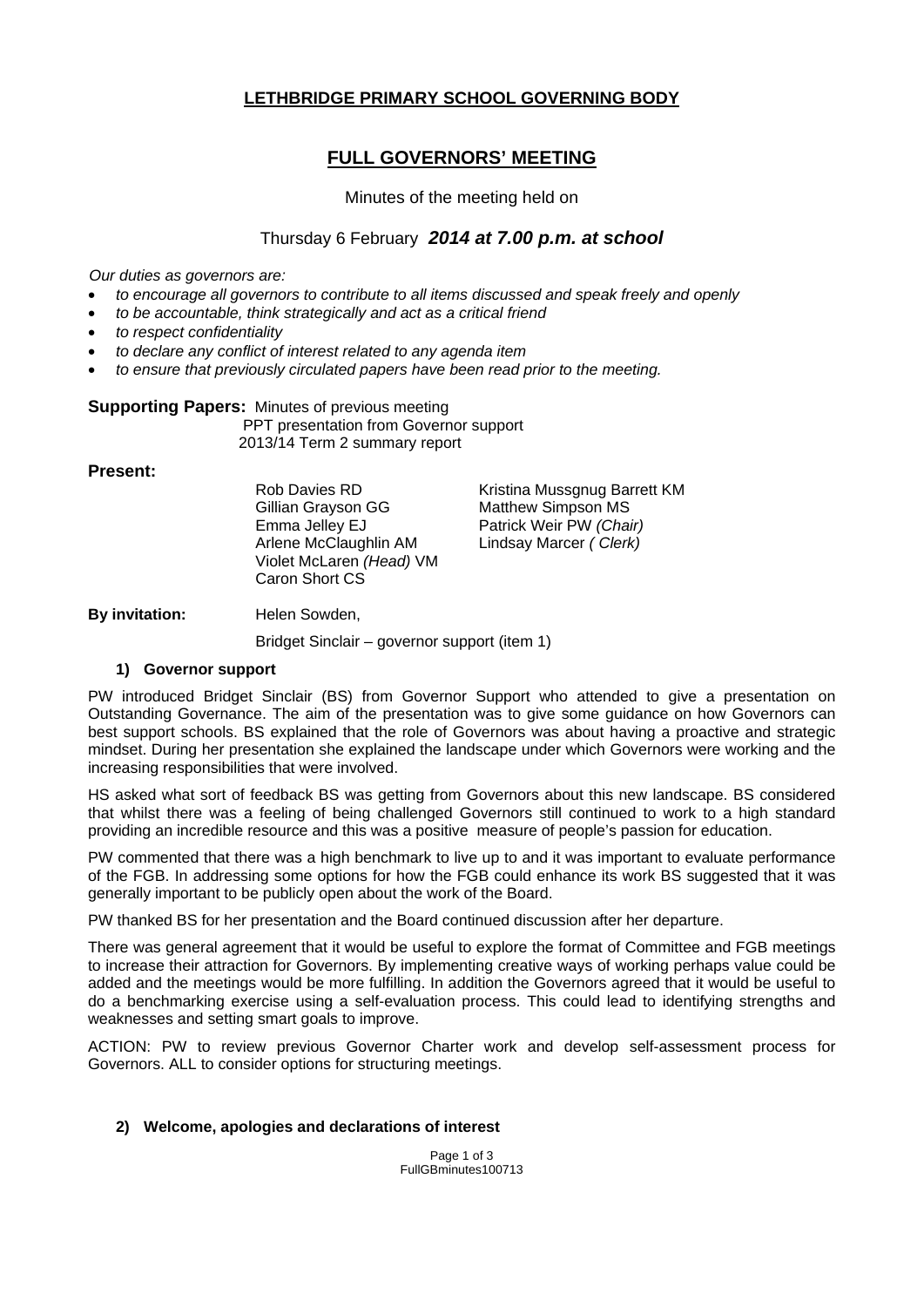Apologies were received and accepted from Peter Richardson, Grev Parmenter, Philip Ashdown, John Baker and Richard Waylen. There were no declarations of interest received for any agenda item.

The Board also recorded its appreciation to Helen Orford as an outgoing governor for her excellent service during her term.

### **3) Notification of items for AOB**

There was one item of other business.

### **4) Minutes of Previous Meeting held 5th December 2013**

These had been previously circulated and were accepted and signed as a true record of the meeting.

### **5) Matters Arising**

- 1. RD was registered for the safeguarding training and MS and KM would need to undertake this ACTION: EJ
- 2. Following further discussion about DBS checks for Governors it was agreed that, whilst this was not strictly required, it represented good practice and transparency and therefore the Board agreed that the checks would be applied to all Governors. – ACTION: CLERK
- 3. A recruitment drive for 1 parent and 1 community governor would be conducted. ACTION CLERK
- 4. VM had made every attempt to recruit new staff governors without success. The clerk was asked to look into the possibility of Staff taking on governorship on a rotational basis. ACTION: CLERK
- 5. A paper regarding staff observations had been considered at the last C&S meeting.
- 6. The safeguarding visit had not yet taken place. ACTION: PW/EJ
- 7. KM had volunteered as link Governor for SEN and gifted and talented. ACTION: PW to ask JB if he would be link governor for Health and Safety.

### **6) Head teachers data report**

VM had circulated her report and she note that there were no serious issues to deal with. A recovery plan was in place for writing at KS1, and one persistent pupil absence was being referred to educational welfare.

The Board noted that everything was on track and action was being taken for any identified issues.

### **7) Feedback from Committees**

C&S: RD reported that the Committee had considered any staffing issues, new staff appointments and vacancies. The Committee had heard about curriculum changes and noted the work of staff to go through these and identify how the school's topic based curriculum maps to the changes. The literacy visit had been undertaken by GG who had reported comprehensively and positively. RD said the he was planning an ICT visit next term. The Committee had deferred consideration on the leave of absence policy for consideration by FGB. ACTION: VM to circulate the policy to all including track changes to discuss at next FGB.

RD recommend that all Governors read the report on Pupil Premium.

F&P: The Committee had noted that the Accounts had been submitted, and capital bids had been made for refurbishment of the reception area and car park security. The Outturn had been considered and the Committee had noted that CPD activities running at the school were generating income. The pre-ordering scheme for school meals was creating savings and there were ongoing discussions regarding the options for pre-ordering per term.

The FGB noted the Committee reports and also recorded its concern that no details had yet been received from Dfe regarding the implementation plans for KS1 free meals.

### **8) Policies**